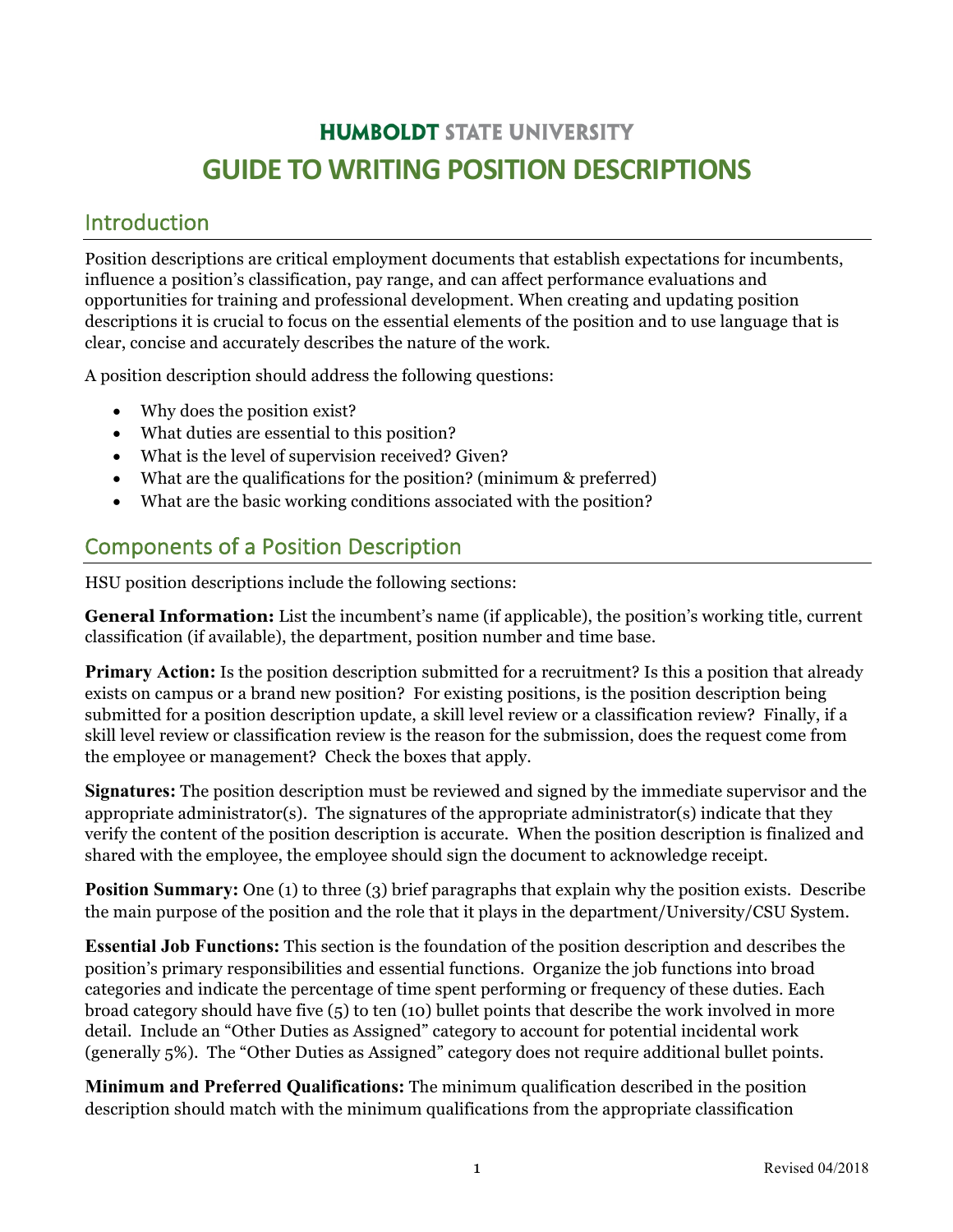standard. If there are qualifications for the position that are desirable but not required, they can be included in a preferred qualifications section.

**Knowledge, Skills and abilities:** Include knowledge, skills and abilities that are critical for the incumbent to possess to be successful in the position and that are related to the essential job functions. Often, the classification standard will dictate the knowledge, skills and abilities that are required for a particular classification or skill level within a classification.

**Working Conditions:** Include equipment used in the performance of the assignment and the physical demands and environmental working conditions required for the position.

### Recommendations

- Write the position description for the position and not the incumbent.
- Avoid writing the position description based upon the desired job classification.
- Focus on critical activities that are essential to the position.
- Describe the duties that are currently associated with the position and will be on-going.
- Avoid including duties that may be performed in the future or that are project based with a defined beginning and end date.
- Be specific when describing duties and responsibilities, while still allowing for flexibility.
- Describe duties in terms of what is done, rather than how it is done.
- Use appropriate language that help to more clearly describe the work or the position and avoid flowery or overly long descriptions. Use language that is concise, factual and impersonal.
- Avoid using language that is subjective or states an opinion or recommendation.
- Avoid the use of vague language, overly general wording, jargon, abbreviations or technical terms.
- Revisit position descriptions regularly and update when appropriate to keep them current. An excellent time to review and update position descriptions is during an employee's annual evaluation period or when a position has been vacated prior to recruitment.

## General Guidelines

**Essential Job Functions:** Group work activities into three (3) to five (5) major areas of responsibility. Indicate the percentage of time typically required for each function. Functions that require less than 5% of an employee's time do not need to be listed as essential functions. Choosing appropriate language is key to writing accurate essential job functions. The essential job functions section conveys the complexity, scope, and level of responsibility associated with the position.

Essential job function statements address:

- What is the function?
- How it is completed?
- Why it is essential?

Example: Analyzes accounts payable reports in a manner consistent with generally accepted accounting principles to provide informed budgetary recommendations to the appropriate administrator.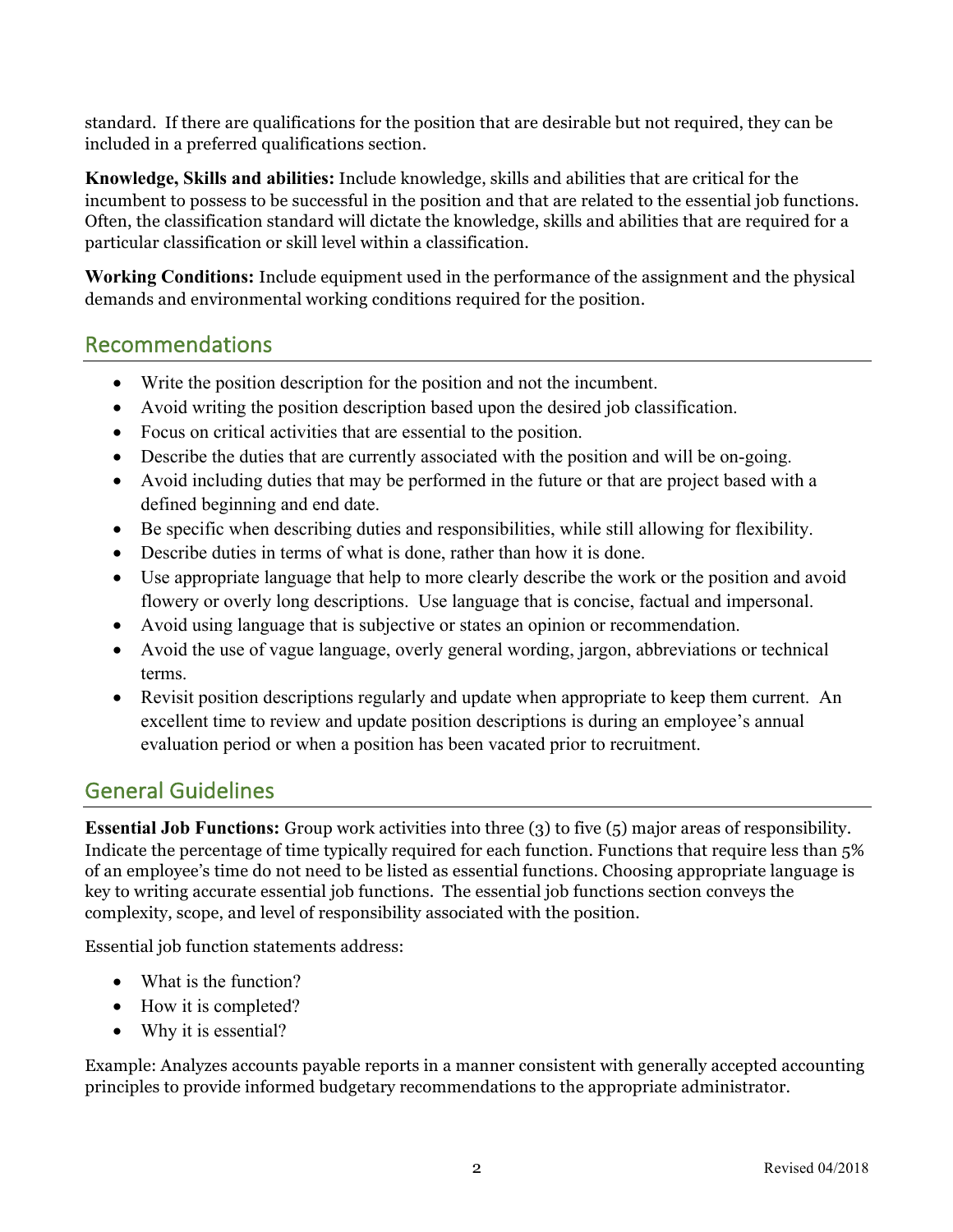**Qualifications:** The CSU classification standards provide the minimum qualifications associated with each classification. Position descriptions should restate the minimum qualifications from the classification standard. Exceptions must be based on the stated essential functions of the positon and be approved by Human Resources.

Some Helpful Definitions associated with the Qualifications Section:

- Skill A technical expertise or proficiency.
- Ability A mental or physical aptitude, capability, or competence.
- Education Formal schooling, instruction, or training in a program of study.
- Experience A background of performing position-relevant activities. Please keep in mind that prior work experience requirements should be included in the minimum or preferred qualifications section and not in the knowledge, skills and abilities section.
- Knowledge The ability to recognize, recall, and interpret facts, theories or principles gained from instruction or learned through experience. It is measured by the depth, scope, and the ability to integrate knowledge to address and solve problems.
- Basic Knowledge A foundational background and understanding of the specialty or field. Can include the ability to apply basic practices and an understanding of specialty terminology.
- General Knowledge A general familiarity with information contained in key source documents or the subject field or specialty. Implies the ability to use a source to find information based on a broad understanding of principles and practices applicable to the specialty, but does not imply a thorough or in-depth understanding.
- Working Knowledge Working knowledge is more tangible than a general knowledge. It is not only the ability to recall information, but also the ability to readily apply commonly used information. Typically requires demonstrated competence in applying general principles and practices applicable to the specialty.
- Thorough Knowledge A complete and detailed background and understanding of all aspects of the specialty area.
- In-depth Knowledge A deeper and more detailed knowledge of the specialty area down to the salient details which allows for problem solving at a deep level. Usually involves knowledge of advanced principles, theories and practices.
- Comprehensive Knowledge A complete and extensive mastery, understanding and expertise in the specialty, and often associated specialties.

**Physical Demands and Working Conditions:** A position description should state the physical demands associated with the position and include an estimate of time the demand is present and in performing which job functions. Physical demands and working conditions should be directly related to essential job functions.

Some examples of common physical demands and ADA compliant phrasing:

- Stand or sit Must be able to remain in a stationary position on a constant basis.
- Walk This position requires frequently needing to move about inside the office to access files and office equipment.
- Handle or feel Constantly operate a computer and related office machinery.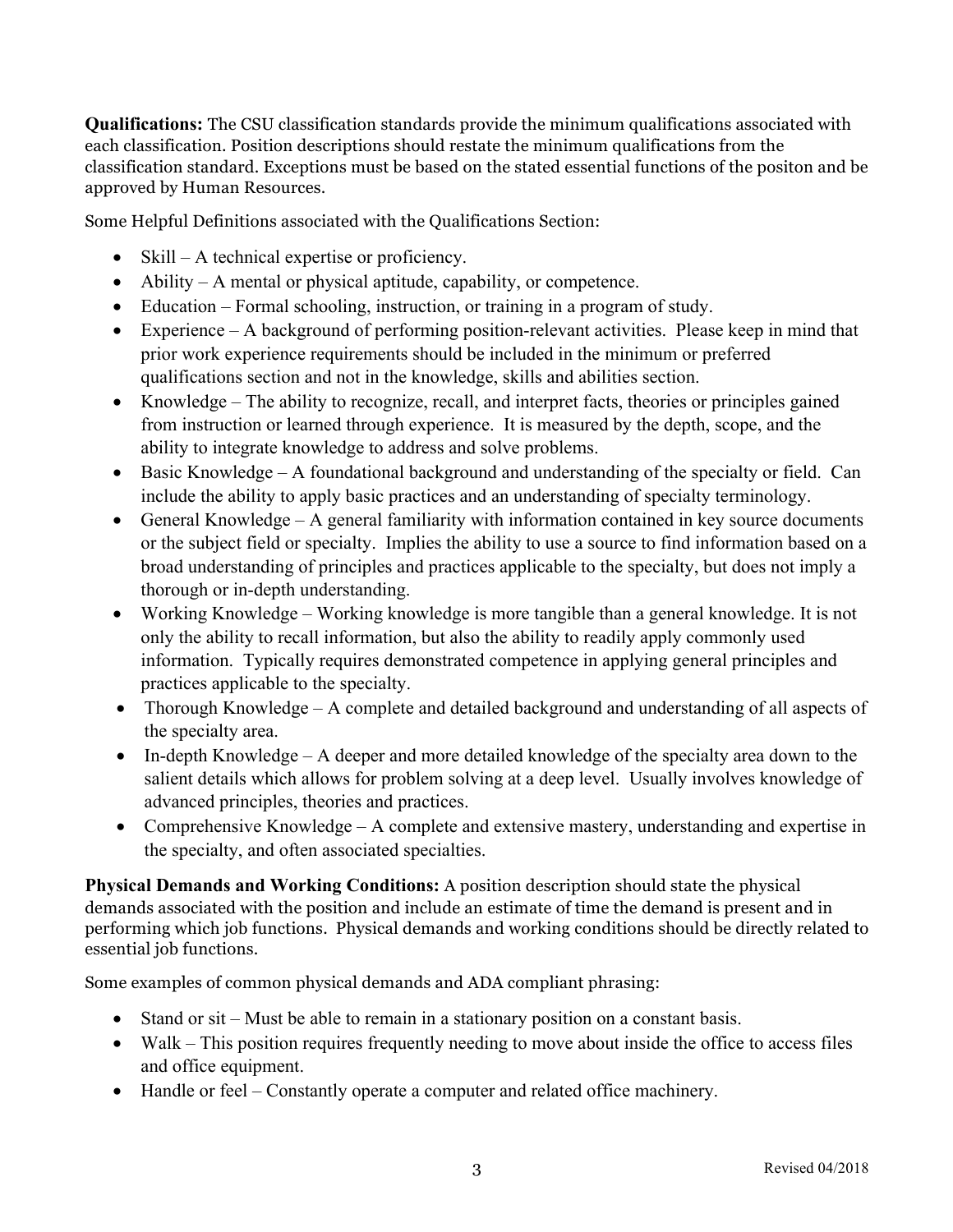- Climb Occasionally ascends/descends a ladder to service lights.
- Stoop, kneel, crouch or crawl Position requires the need to constantly position self to maintain computers and networks in the labs including going under desks, in the service closet and crawl spaces.
- Talk and hear The position constantly communicates with students responding to inquiries regarding course offerings and sequencings. Must be able to exchange accurate and timely information
- See Must be able to detect defects in fabricated materials.
- Carry and lift Frequently removes and moves recycling materials in containers weighing up to 50 lbs.
- Exposure Constantly works in outdoor weather conditions to maintain grounds.

## **Compliance**

### Affirmative Action (AA)

Affirmative Action requires that the university make good faith efforts to ensure diverse pools of applicants. Every effort should be made to ensure that the qualifications stated in the position description do not unnecessarily eliminate any group of potential applicants.

#### ADA – Americans with Disabilities Act

Essential job functions need to be identified in the position description and all requirements need to be tied to the essential functions. Doing so helps to determine whether an individual with identified disabilities could perform the essential duties of the positon, possibly with accommodations.

#### Collective Bargaining

Frequently, collective bargaining agreements have provisions related to maintaining employee position descriptions.

### Equal Employment Opportunity (EEO)

EEO regulations establish state and federal standards for fair employment practices. Humboldt State University and the CSU must be able to validate its employment practices whenever they are perceived to be discriminatory.

#### **HEERA**

The Higher Education Employer-Employee Act is a state law which establishes processes for ensuring employee representation in conditions of employment at CSU and other state institutions of higher education. HEERA also defines which positons belong in the Management Personnel Plan (MPP).